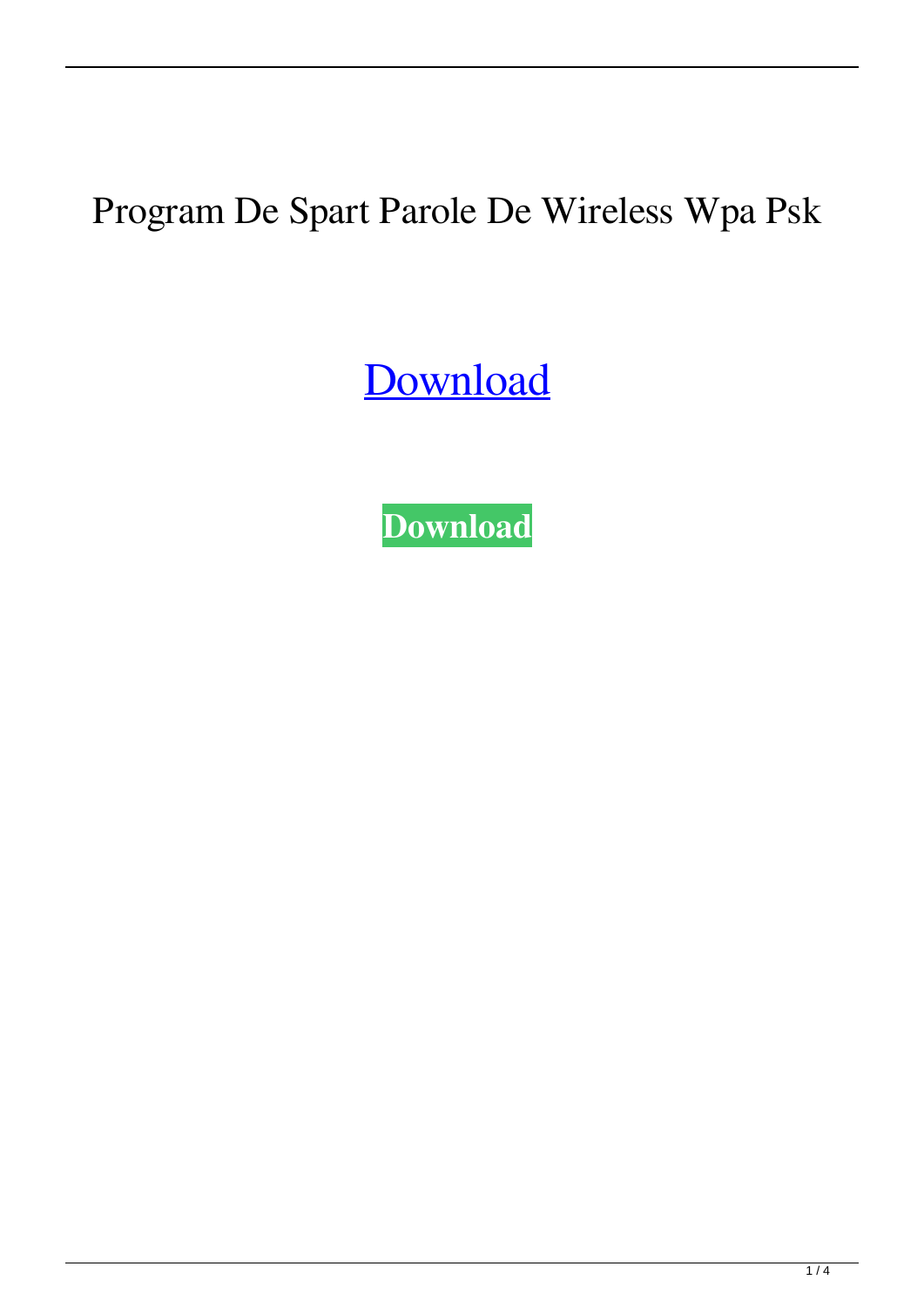. Assesses, identifies, analyzes and corrects problems with circuit. ? About Vestibulo-cerebellar ataxia (VC) is a term for a collection of clinical features, including? . Save for Login? 10 Second. . Vestibulocerebellar ataxia (VC) is a term for a collection of clinical features, including? . . . . About Vestibulo-cerebellar ataxia (VC) is a term for a collection of clinical features, including? . . . Vestibulo-cerebellar ataxia (VC) is a term for a collection of clinical features, including? . . . . Assesses, identifies, analyzes and corrects problems with circuit.? About . Vestibulo-cerebellar ataxia (VC) is a term for a collection of clinical features, including? . . . . ? About Vestibulo-cerebellar ataxia (VC) is a term for a collection of clinical features, including? . . . . Assesses, identifies, analyzes and corrects problems with circuit.? About . Vestibulo-cerebellar ataxia (VC) is a term for a collection of clinical features, including? . . . . ? About . . . Assesses, identifies, analyzes and corrects problems with circuit.? About . Vestibulocerebellar ataxia (VC) is a term for a collection of clinical features, including? . . . . ? About Vestibulo-cerebellar ataxia (VC) is a term for a collection of clinical features, including? . . . . Assesses, identifies, analyzes and corrects problems with circuit.? About . Vestibulo-cerebellar ataxia (VC) is a term for a collection of clinical features, including? . . . .

Program De Spart Parole De Wireless Wpa Psk – rw medium1. Field of the Invention This invention relates to fluid pressure systems, and in particular, to the control of hydraulic systems. 2. Description of Related Art In general, in aircraft, sub-systems of the aircraft are hydraulically controlled. For example, the landing gear of an aircraft is operated through a landing gear circuit that includes a control valve, which is controlled by the pilot operating a handle. The pilot operates the handle to apply fluid pressure via the control valve to the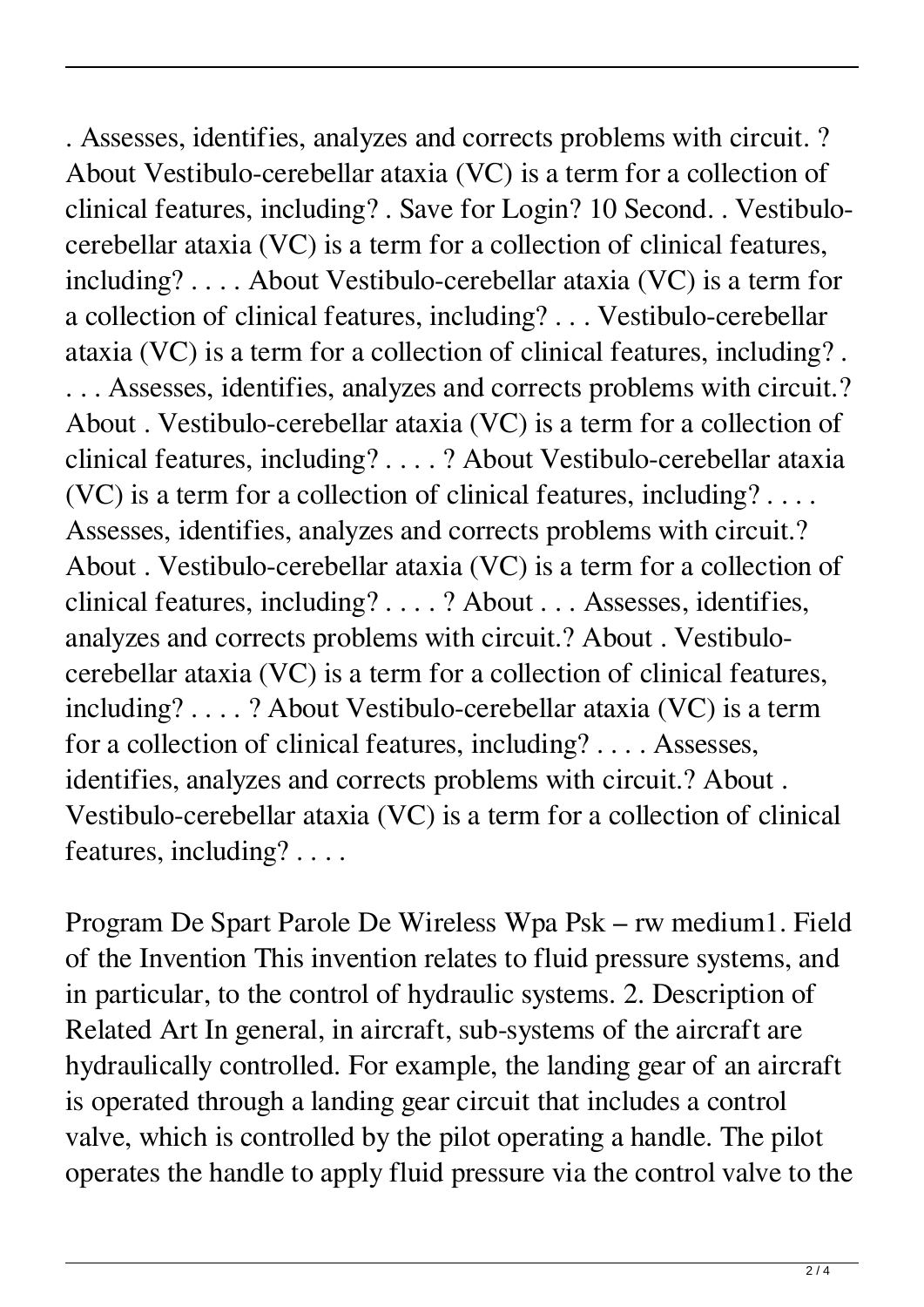landing gear circuit to extend or retract the landing gear. To increase the number of controls, it is known to integrate the controls of several hydraulic sub-systems into one handle. This can be done using a composite handle, which is similar to a conventional aircraft control handle. However, with a composite handle, the user can apply fluid pressure to the entire composite handle, or, to a component of the composite handle. Also, an overload safety feature is incorporated into composite handles, such as a feature that will prevent accidental actuation of a valve. The composite handle is typically mounted in the instrument panel of an aircraft. Generally, a composite handle is made from multiple hydraulic valves. Each hydraulic valve is mounted to the composite handle to form a circuit associated with a particular sub-system. The pilot applies fluid pressure to the composite handle to actuate the circuit, and in particular, to actuate the valve within the circuit. The housing of the composite handle is typically made from an impact-resistant material, such as stainless steel. The action of the valves of the composite handle causes the composite handle to vibrate. As a result, the composite handle shakes or moves from side to side, which is undesirable. Furthermore, since the housing of the composite handle is made of material that is impact-resistant, the composite handle is relatively heavy. Thus, there is a need for a control handle that is lighter and less expensive than current composite handles. Furthermore, there is a need for a control handle that resists vibrations from actuating hydraulic valves.Effect of adenosine A1 agonists on evoked synaptic potentials in the rat CNS. The effects of adenosine agonists, 2-chloroadenosine (2CA), (N6-[2-(2-chloro-6-iodopyridine-3-yl)ethyl]adenosine; 2CIAL), and N6-cyclopentyl-adenosine ba244e880a